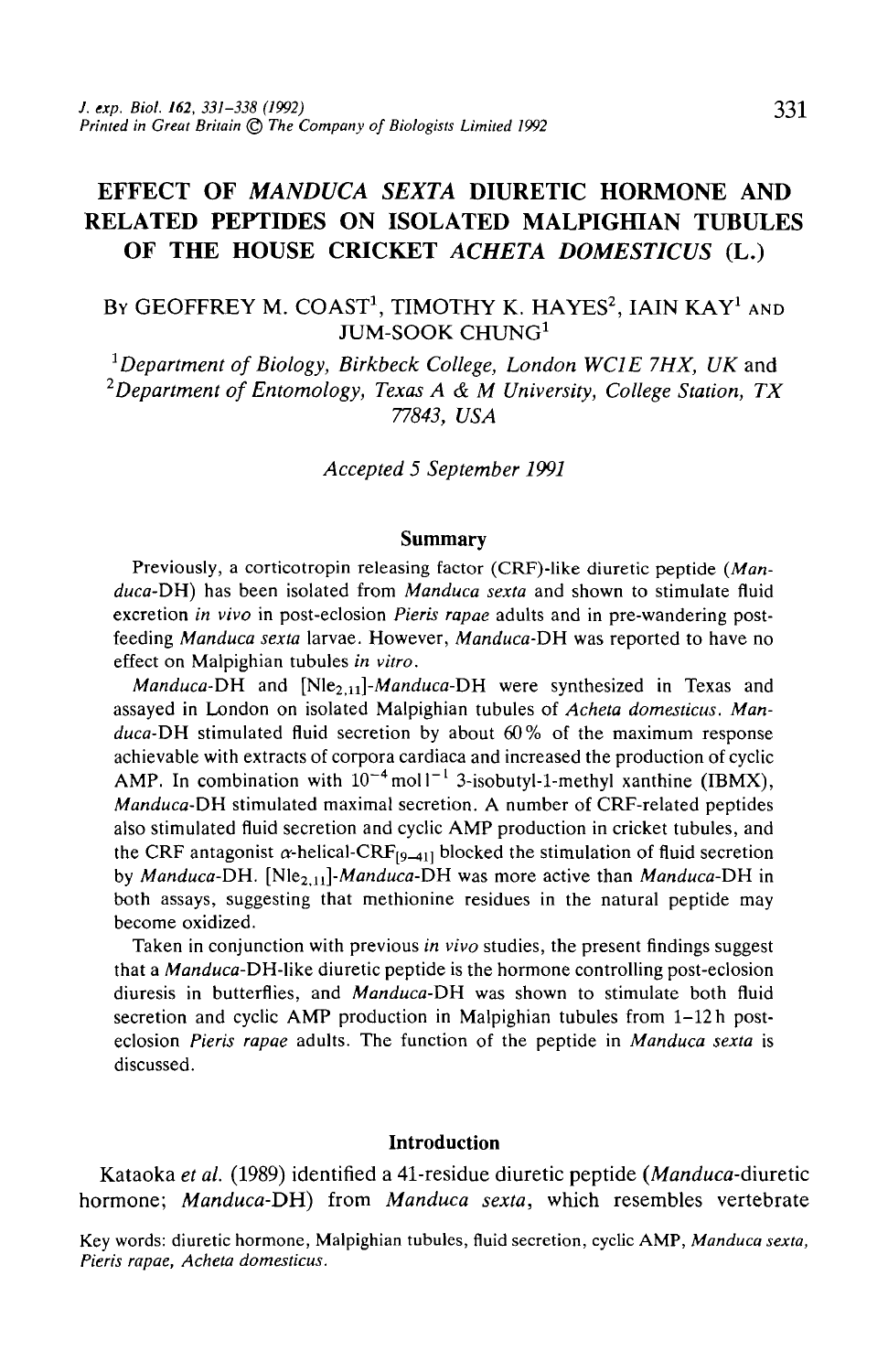neuropeptides of the corticotropin releasing factor (CRF) family. Synthetic *Manduca-DH* stimulated fluid excretion *in vivo* in head-ligated post-eclosion *Pieris rapae* adults and a pronounced loss of fluid through the gut and the epidermis in pre-wandering post-feeding *Manduca sexta* larvae. Malpighian tubules are generally the primary target for diuretic hormones, but Kataoka *et al.* (1989) found that *Manduca-DH* did not have a direct effect on isolated tubules of *Manduca sexta* larvae, and suggested that the peptide may release a 'true' diuretic hormone. This is an interesting suggestion, given that CRF stimulates the release of adrenocorticotropic hormone (ACTH) from the vertebrate pituitary, and Rafaeli *et al.* (1986) found that ACTH stimulates cyclic AMP production and fluid secretion by isolated Malpighian tubules of *Locusta migratoria.*

### **Materials and methods**

# *Animals*

Malpighian tubules from adult virgin female *Acheta domesticus* (Linnaeus) 1-2 weeks old were used in the majority of experiments. Crickets were maintained and reared as previously described (Clifford *et al.* 1977; Coast, 1988) and were fed on a diet of turkey starter crumbs with water provided *ad libitum.* In one set of experiments, Malpighian tubules from 1-12 h post-eclosion *Pieris rapae* adults were used. *Pieris rapae* pupae were obtained from Professor L. M. Schoonhoven (The Netherlands).

# *Peptide synthesis*

*Manduca-DH* and a chemically more stable analogue in which methionine at residues 2 and 11 was replaced by norleucine  $(Nle<sub>2.11</sub>]-Manduca-DH)$  were synthesized in Texas with tBoc solid-phase peptide chemistry using methods similar to those employed by Kataoka *et al.* (1989). Final cleavage-deprotection of *Manduca-DH* was by low-high hydrofluoric acid (HF) cleavage (Tam et al. 1983). The cleavage of both peptides was with the scavenger-HF mixture (1.5 ml of anisole:  $500 \mu l$  of ethanedithiol: 10 ml of liquid HF per gram of resin) for 2h at  $-15^{\circ}$ C. The temperature was raised to 0°C for 45 min to ensure removal of tosyl groups from arginine side chains. Analytical HPLC immediately after preparative HPLC showed the chosen fractions to be homogeneous. Peptides were quantified by PicoTag amino acid analysis (Cohen *et al.* 1984) and the amino acid composition and mass, determined by fast atom bombardment mass spectrometry, were consistent with the target sequences. Samples were dried by vacuum centrifugation for transatlantic shipment.

#### *Bioassays*

In London, the peptides were redissolved in methanol at  $10^{-5}$  mol l<sup>-1</sup> and stored at  $-20^{\circ}$ C. Prior to assay, samples were transferred to polypropylene centrifuge tubes containing  $12.5 \mu$ g of gamma globulin and taken to dryness in a vacuum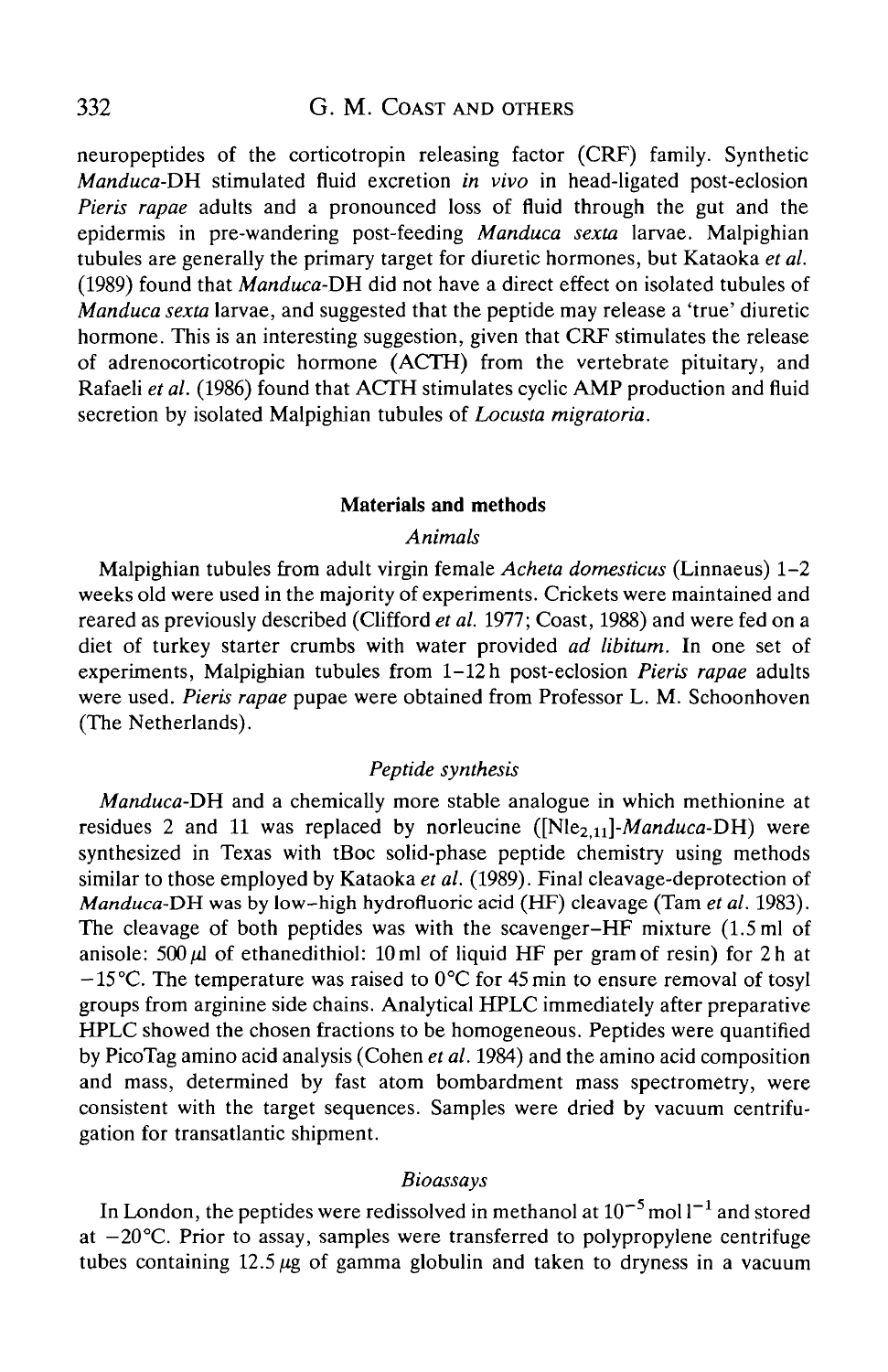centrifuge. Test material was resuspended in *Acheta domesticus* saline (Coast, 1988) and assayed for its ability to stimulate fluid secretion and cyclic AMP production by isolated Malpighian tubules of *Acheta domesticus.* These bioassays have been described in detail elsewhere (Coast, 1988; Coast *et al.* 1991; Kay *et al.* 1991). Fluid secretion was measured over 40min periods before and after the addition of assay material. Diuretic activity was determined as the increase in rate of secretion compared with controls (Ringer substitution) and expressed as a percentage of the response to a supramaximal amount of corpora cardiaca extract (5 gland pairs per 50  $\mu$ ); Coast and Wheeler, 1990). Cyclic AMP production was determined in groups of 4-5 tubules incubated at room temperature in Ringer containing  $10^{-4}$  mol  $1^{-1}$  3-isobutyl-1-methyl xanthine (IBMX) to inhibit phosphodiesterase activity. Reactions were stopped after 30 min by the addition of ice-cold methanol and the cyclic AMP released by sonication was measured using a competitive protein binding assay (Coast *et al.* 1991). Additionally, *Manduca-DK* was assayed for its ability to stimulate fluid secretion and cyclic AMP production by isolated Malpighian tubules of *Pieris rapae* using identical methods to those employed with cricket tubules, but with the saline of Nicolson (1976a).

### *Chemicals*

Synthetic bovine CRF, sucker fish urotensin-I, sauvagine, bovine gamma globulin and IBMX were obtained from Sigma.

### *Statistics*

All data are presented as mean $\pm$ standard error (s.e.). Student's t-test was used to determine significant differences in fluid secretion and cyclic AMP production caused by peptide addition. Values for *t* and degrees of freedom (d.f.) are given, with  $P<0.05$  accepted as significant. Dose-response curves were analysed using the Maximum Likelihood Program (Numerical Algorithms Group Ltd).

### **Results and discussion**

Within 2 min of the addition of  $10^{-6}$  moll<sup>-1</sup> Manduca-DH there was a significant increase in fluid secretion  $(t=3.011; d.f. = 13; P<0.01)$ , and the response peaked after 15 min (Fig. 1A). The dose-response curve for the effect of *Manduca-DH* on fluid secretion (Fig. 2A) appeared truncated and saturated at about 60% of the maximum response achievable with extracts of corpora cardiaca. Analysis of the dose-response curve gave an  $EC_{50}$  of  $1.3 \times 10^{-6} \pm 0.2 \times 10^{-6}$  mol l<sup>-1</sup>. In *Manduca sexta*, an EC<sub>50</sub> of 0.02 pmol of injected peptide was cited by Kataoka *et al.* (1989) which, with a haemolymph volume of approximately lml (S. E. Reynolds, personal communication), is equivalent to about  $2 \times 10^{-11}$  moll<sup>-1</sup>. Thus, the peptide is about five orders of magnitude more potent in *Manduca sexta* than in *Acheta domesticus*. Addition of  $10^{-4}$  moll<sup>-1</sup> IBMX displaced the dose-response curve to the left (Fig. 2A;  $EC_{50}$ =  $5.4 \times 10^{-7} \pm 0.6 \times 10^{-7}$  moll<sup>-1</sup>), and the diuretic activity of  $10^{-6}$  moll<sup>-1</sup> Manduca-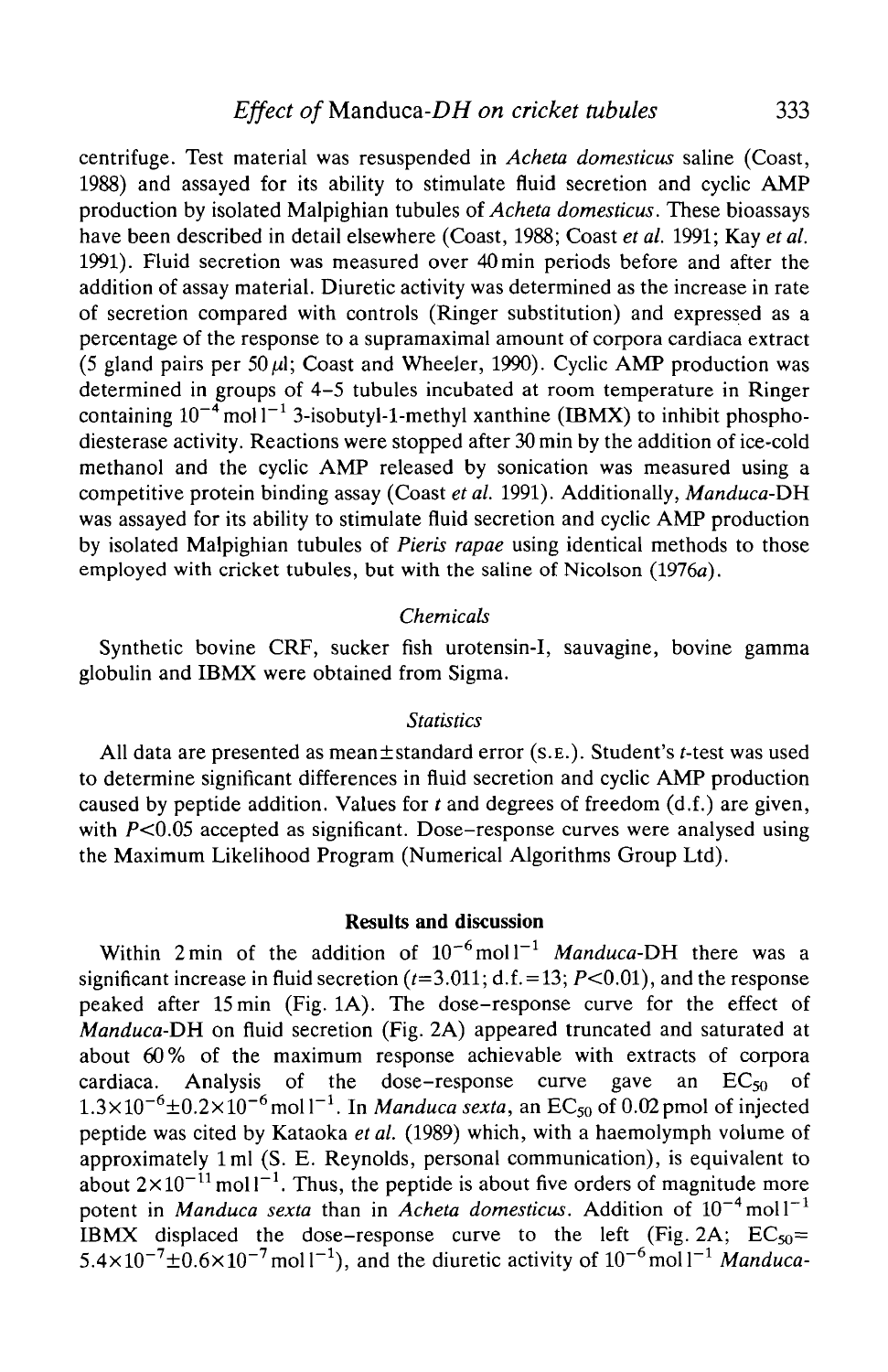

Fig. 1. Stimulation of tubule fluid secretion by  $(A) 10^{-6}$  moll<sup>-1</sup> *Manduca-DH* and (B)  $5\times10^{-6}$  moll<sup>-1</sup> urotensin-I. Points represent the means of 6-8 determinations and vertical lines are  $\pm 1$  s. E. The time of addition of the peptides is shown by the arrows. Note the difference in scale of the  $y$ -axis in the two graphs.

DH did not differ significantly  $(t=0.799; d.f.=15; P=0.442)$  from the maximum (IBMX alone increased fluid secretion by  $16\pm2.4$ % of maximum). This suggested that the peptide stimulated adenylyl cyclase.  $10^{-6}$  moll<sup>-1</sup> *Manduca-DH* significantly ( $t=19.117$ ; d.f. = 10;  $P \le 0.001$ ) increased the production of cyclic AMP by isolated Malpighian tubules (Fig. 3).

Some CRF-related peptides (Table 1) were also assayed. Kataoka *et al.* (1989) showed that injection of 500 pmol of CRF, urotensin-I or sauvagine had no effect

Table 1. *Amino acid sequences of* Manduca-D// *and the CRF-related peptides used in this study*

*Manduca-DH* RMPSLSIDLPMSVLRQKLSLEKERKVHALRAAANRNFLNDI-NH<sub>2</sub> Sucker fish urotensin-1 NDDPPISIDLTFHLLRNMIEMARIENEQAGLNRKYLD E V-NH2 Sauvagine pQGPPISLDLTFHLLREVLEMTKADQLAQQAHNNRKLLD I A-NH2 Bovine-CRF SQEPPISLDLTFHLLREVLEMTKADQLAQQAHNNRKLLD I A-NH2  $\alpha$ -helical CRF<sub>[9-41]</sub> DLTFHLLREMLEMAKAEQEAEQAALNRLLLE E A-NH2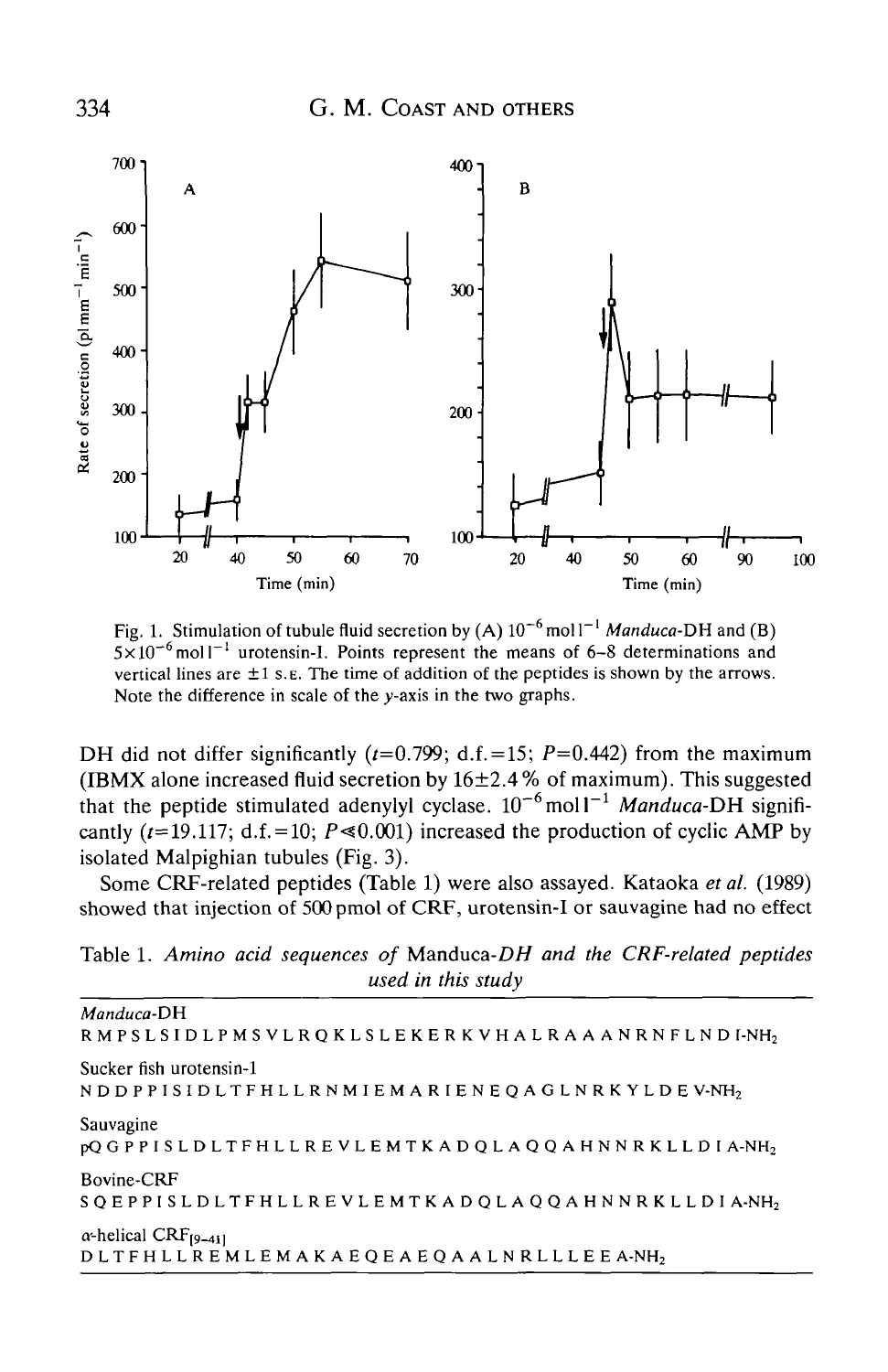

Fig. 2. Dose-response curves for the diuretic activities of  $(A)$  *Manduca-DH* alone  $(\blacksquare)$ and in the presence of  $10^{-4}$  moll<sup>-1</sup> IBMX ( $\square$ ), and (B) [Nle<sub>2,11</sub>]-*Manduca-DH*. Diuretic activity is expressed as a percentage of the response to an extract of corpora cardiaca that elicits a maximal stimulation. Points represent the means of 5-10 determinations, and vertical lines are  $\pm 1$  s. E.

on fluid excretion by head-ligated post-eclosion *Pieris rapae* adults. At  $5 \times 10^{-6}$  moll<sup>-1</sup>, urotensin-I brought about a significant stimulation of fluid secretion by *Acheta domesticus* tubules after  $2 \text{ min}$  ( $t=2.550$ ; d.f. = 11;  $P<0.05$ ), but this was not sustained (Fig. IB). Urotensin-I, sauvagine and CRF all stimulated fluid secretion in a dose-dependent fashion (results not shown), but the responses did not saturate. At  $10^{-5}$  moll<sup>-1</sup>, all three peptides increased fluid secretion by about 20 % of the maximum. Ovine CRF stimulates adenylyl cyclase in the pituitary (Labrie *et al.* 1983) and  $10^{-6}$  moll<sup>-1</sup> urotensin-I, sauvagine and CRF all elicited small increases in cyclic AMP production in cricket tubules (Fig. 3). The CRF antagonist  $\alpha$ -helical-CRF<sub>[9-41]</sub> (Rivier *et al.* 1984) had no significant effect either on cyclic AMP production (Fig. 3) or on fluid secretion  $(t=0.241; d.f.=11; P=0.192)$ . *Manduca-DH*  $(10^{-6} \text{mol}^{-1})$  was assayed alone and together with CRF antagonist. *Manduca-DH* alone increased fluid secretion by  $114 \pm 19.2$  pl mm<sup>-1</sup> min<sup>-1</sup> (N=7). At  $10^{-4}$  mol  $1^{-1}$ ,  $\alpha$ -helical-CRF<sub>[9-41]</sub> blocked the response, the difference between the control and experimental rates being  $-47\pm53.8$  plmm<sup>-1</sup> min<sup>-1</sup> (N=6). Lower concentrations of the antagonist were without effect.

The [Nle<sub>2.11</sub>]-*Manduca*-DH analogue stimulated cyclic AMP production to a greater extent than did *Manduca-DH* (Fig. 3) and was more active in the fluid secretion assay, giving a maximum response without the addition of IBMX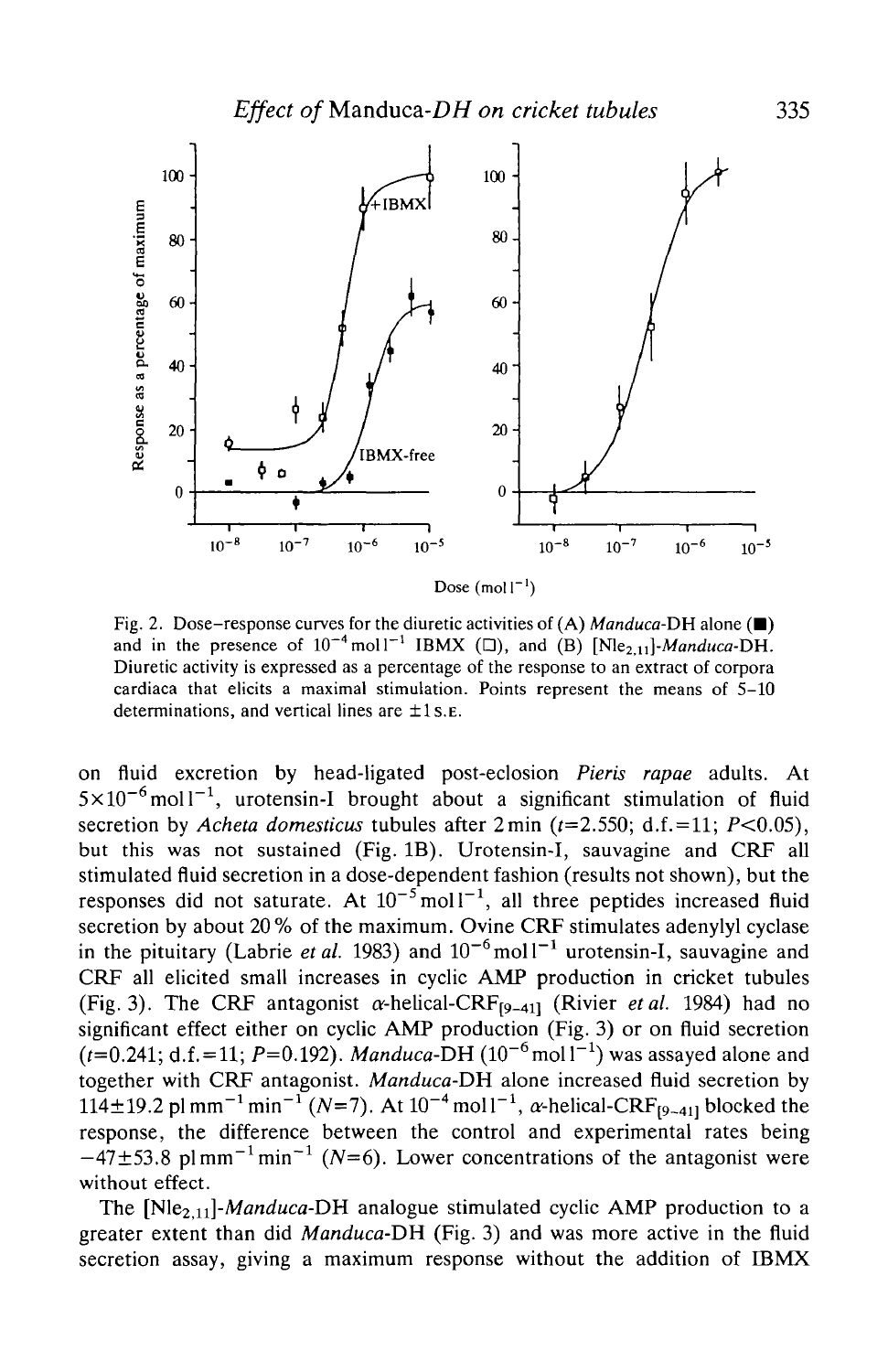

Fig. 3. The effect of  $10^{-6}$  moll<sup>-1</sup> Manduca-DH and related peptides on cyclic AMF production by isolated Malpighian tubules. Results are expressed as pmol of cyclic AMP produced per tubule over a 30min incubation. Bars represent the means of the number of determinations given in parentheses and vertical lines +1S.E. Student's *-test was used to compare results with those from control incubations (Ringer* addition). Asterisks denote P<0.001; NS, not significant. *Manduca-DH,* Mas-DH; *[Nle2,n]-Manduca-DH,* Nle-Mas-DH; CRF, corticotropin releasing factor.

 $(EC_{50} = 2.8 \times 10^{-7} \pm 0.8 \times 10^{-7}$  mol l<sup>-1</sup>; Fig. 2B). Methionine residues in *Manduca*-*DH* may, therefore, be prone to oxidation. A sample of synthetic *Manduca-DH* from Peninsula Laboratories Inc. gave a truncated dose-response curve in the fluid secretion assay and saturated at 69% of maximum, somewhat higher than that for the peptide synthesized by us  $(60\%$  of maximum), but lower than that for *[N\&2tn]-Manduca-DH.* The material from Peninsula Laboratories was also about 10 times more potent ( $EC_{50} = 1.6 \times 10^{-7} \pm 0.4 \times 10^{-7}$  mol l<sup>-1</sup>). Such differences may reflect the extent to which oxidation had occurred.

Because *Manduca-DH* acts directly on cricket tubules it is unlikely to be a releasing factor in the host species. In *Pieris brassicae,* post-eclosion diuresis is stimulated by a peptide from the brain and the retrocerebral complex working *via* cyclic AMP to increase tubule fluid secretion (Nicolson, 1976a,*b). Manduca-DH* stimulates fluid excretion in post-eclosion *Pieris rapae* adults and, when assayed at  $10^{-6}$  moll<sup>-1</sup> on Malpighian tubules taken from adult butterflies within 1-12 h of eclosion, it increased fluid secretion by  $196 \pm 26.1$  %  $(t=5.793; d.f. = 11; P<0.001)$ and cyclic AMP production from  $1.6\pm0.22$  to  $4.3\pm0.37$  pmol per tubule ( $t=6.309$ ; d.f.=8;  $P<0.001$ ). Thus, a *Manduca*-like peptide is probably the hormone controlling post-eclosion diuresis in butterflies. In *Manduca sexta,* weight loss occurs largely during the 48 h preceding pupation (Baker *et al.* 1987). However, at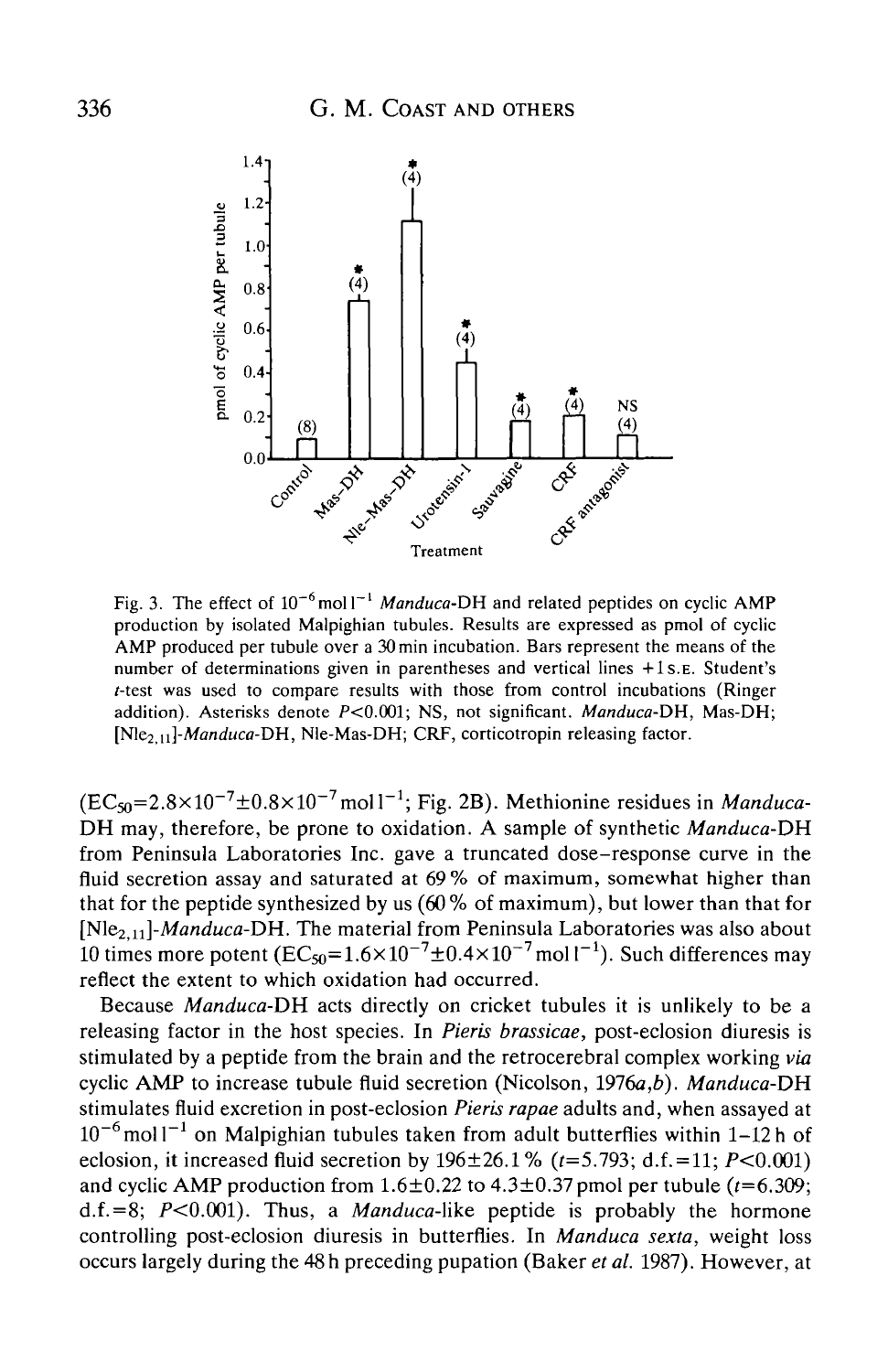this time, *Manduca sexta* tubules lose their ability to excrete dyes (Nijhout, 1975), and fluid secretion may be switched off prior to the end of the stadium (Nicolson, 1976b; Ryerse, 1978; Chung and Keeley, 1989). Reabsorption of fluid from the rectum of *Manduca sexta* larvae might be subject to neural or hormonal control (Reynolds and Bellward, 1989). Thus, *Manduca-DH* could act *in vivo* to inhibit fluid uptake from the rectum in the period before tubule secretion is switched off, so increasing faecal water loss.

*Manduca-DH* belongs to a family of insect diuretic peptides that are themselves members of a superfamily of peptides including CRF, sauvagine and urotensin-I (G. M. Coast, G. J. Goldsworthy, M. S. Johnson, I. Kay and C. H. Wheeler, in preparation). These peptides are involved, either directly or indirectly, in the regulation of hydromineral balance, and all appear to act *via* cyclic AMP. They are sufficiently similar for there to be discernible cross-reactivity in *Acheta domesticus* tubules. As in vertebrates,  $\alpha$ -helical CRF<sub>[9-41]</sub> appears to be an antagonist, and the amino terminal region of the peptides may be important for signal transduction. This could explain differences in activity between *Manduca-DH* and  $[N]$ <sub> $2,11$ </sub> $[-]$ *Manduca-DH.*

The work at Birkbeck was supported by a grant from the AFRC, and at Texas A & M by an NSF grant (DCB-8918438) and the Tamu Biotechnology Support Laboratory which provided the instrumentation. We thank Alan Tyler for his technical assistance and Graham Goldsworthy for comments on a final draft of this manuscript.

#### References

- BAKER, F. C., TSAI, L. W., REUTER, C. C. AND SCHOOLEY, D. A. (1987). *In vivo* fluctuation of JH, JH acid, and ecdysteroid titer, and JH esterase activity, during development of fifth stadium *Manduca sexta. Insect Biochem.* 17, 989-996.
- CHUNG, J.-S. AND KEELEY, L. L. (1989). Evidence and bioassay for diuretic factors in the nervous system of larval *Heliothis virescens. J. comp. Physiol.* B 159, 359-370.
- CLIFFORD, C. W., ROE, R. M. AND WOODRING, J. P. (1977). Rearing methods for obtaining house crickets, *Acheta domesticus,* of known age, sex and instar. *Ann. ent. Soc. Am.* 70, 69-74.
- COAST, G. M. (1988). Fluid secretion by single isolated Malpighian tubules of the house cricket, *Acheta domesticus,* and their response to diuretic hormone. *Physiol. Ent.* 13, 381-391.
- COAST, G. M., CUSINATO, O., KAY, I. AND GOLDSWORTHY, G. J. (1991). An evaluation of the role of cyclic AMP as an intracellular messenger in Malpighian tubules of the house cricket, *Acheta domesticus. J. Insect Physiol.* (in press).
- COAST, G. M. AND WHEELER, C. H. (1990). The distribution and relative potency of diuretic peptides in the house cricket, *Acheta domesticus. Physiol. Ent.* 15, 13—21.
- COHEN, S. A., TARVIN, T. L. AND BIDLINGMEYER, B. A. (1984). Analysis of amino acids using precolumn derivitization with phenylthioisocyanate. *Am. Lab.* 16, 48-59.
- KATAOKA, H., TROETSCHLER, R. G., LI, J. P., KRAMER, S. J., CARNEY, R. L. AND SCHOOLEY, D. A. (1989). Isolation and identification of a diuretic hormone from the tobacco hornworm, *Manduca sexta. Proc. natn. Acad. Sci. U.S.A.* 86, 2976-2980.
- KAY, I., COAST, G. M., CUSINATO, O., WHEELER, C. H., TOTTY, N. F. AND GOLDSWORTHY, G. J. (1991). Isolation and characterization of a diuretic peptide from *Acheta domesticus:* evidence for a family of insect diuretic peptides. *Biol. Chem. Hoppe-Seyler* 372, 505-512.